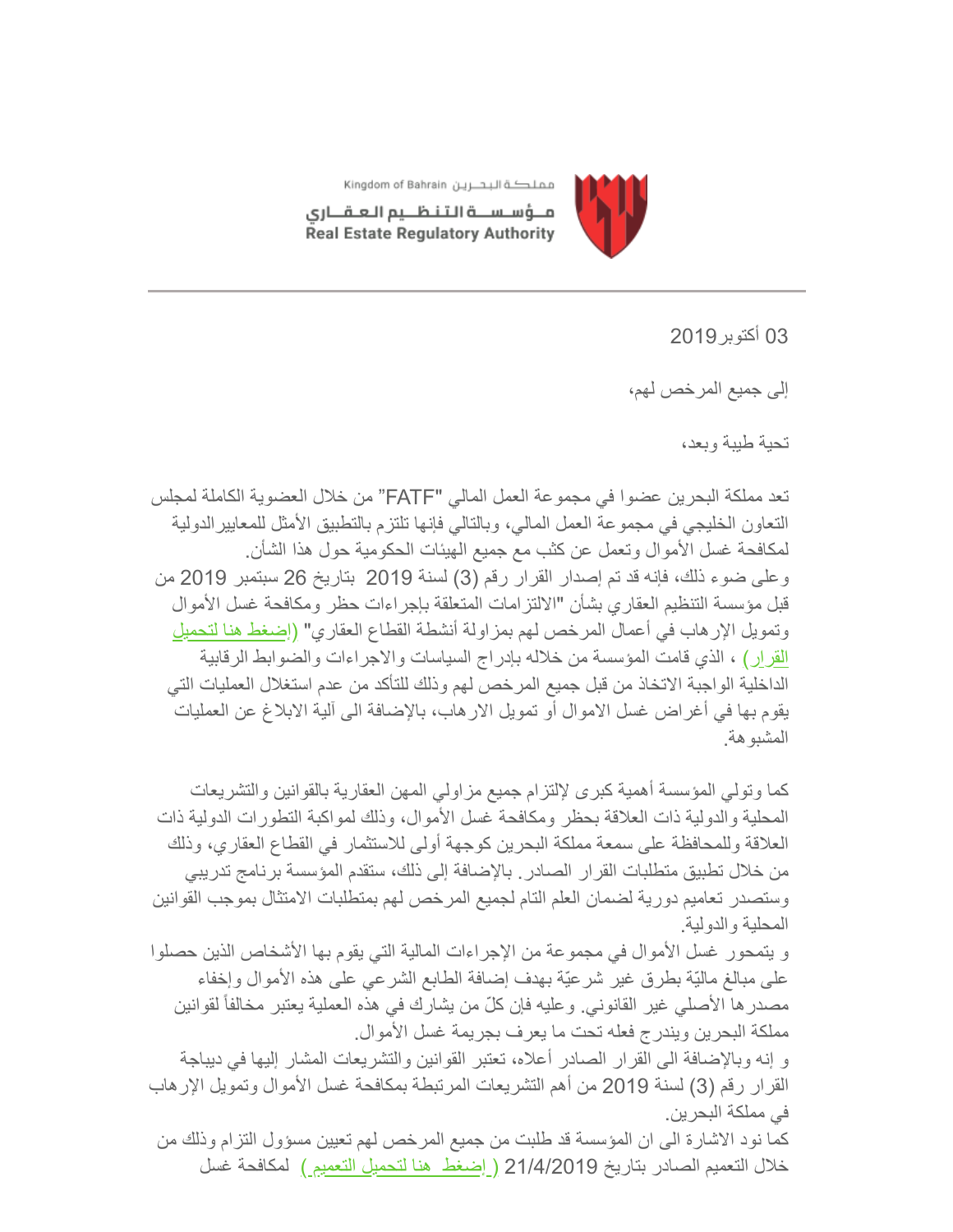الأموال وتمویل الارھاب وذلك بالالتزام بالتطبیق الأمثل لجمیع المتطلبات الواردة في القرار رقم ( 3 ) لسنة .2019 بالاضافة الى ذلك، یتوجب على مسئول الالتزام التأكد من الاطلاع على التعامیم الصادرة من قبل المؤسسة والالتزام بما یرد فیھا، بما في ذلك التحقق من قوائم حظر التعامل المحلیة والدولیة، وإنشاء وتحدیث قوائمھم الخاصة للأسماء التي یتوجب التأكد من عدم التعامل معھا. وعلى ذلك، وفي حال عدم تزوید المؤسسة بأسماء وبیانات مسئولي الإلتزام المعینیین من قبلكم حتى یوم ھذا التعمیم، فإننا نود أن نفیدكم علماً بوجوب تعیین مسؤول التزام لمكافحة غسل الأموال وتمویل الإرھاب، وتزوید المؤسسة باسمھ وبیاناتھ ومعلومات التواصل معھ في موعد أقصاه 17 أكتوبر 2019، وذلك بإرسال إيميل إلى aml@rera.gov.bh.

> مع خالص الشكر والتقدیر، مؤسسة التنظیم العقاري إدارة السیاسات والتخطیط الاستراتیجي

03 of October 2019

All Licensees.

Bahrain is part of the Financial Action Task Force ('FATF') through the full membership of the Gulf Cooperation Council in the FATF, and thus, Bahrain is committed to the implementation of the international standards related anti-money laundering, and is working closely with all governmental entities regarding this very important topic.

In this regard, Resolution No. (3) of 2019 "regarding anti-money laundering and [financing of terrorism", was issued on 26th September 2019 \(click here to](https://www.rera.gov.bh/Media/downloads/laws/Resolution_No_3_of_2019_on_Anti-Money_Laundering(AR).pdf) download the resolution), where RERA has introduced internal policies and procedures for all real estate licensees for the purpose of identifying and reporting suspicious transactions and activities and the reporting mechanism.

RERA gives great importance to ensure the commitment of all real estate licensee in complying with the national and international laws and resolutions related to anti-money laundering, in order to keep abreast of relevant international developments and to preserve the reputation of the Kingdom of Bahrain as a first destination for investment in the real estate sector, by applying the requirements of the issued Resolution. In addition, RERA will arrange training and issue periodic circulars to ensure that all licensees are kept fully informed of the compliance requirements under local and international laws'.

Money laundering is the process of making large amounts of money generated by